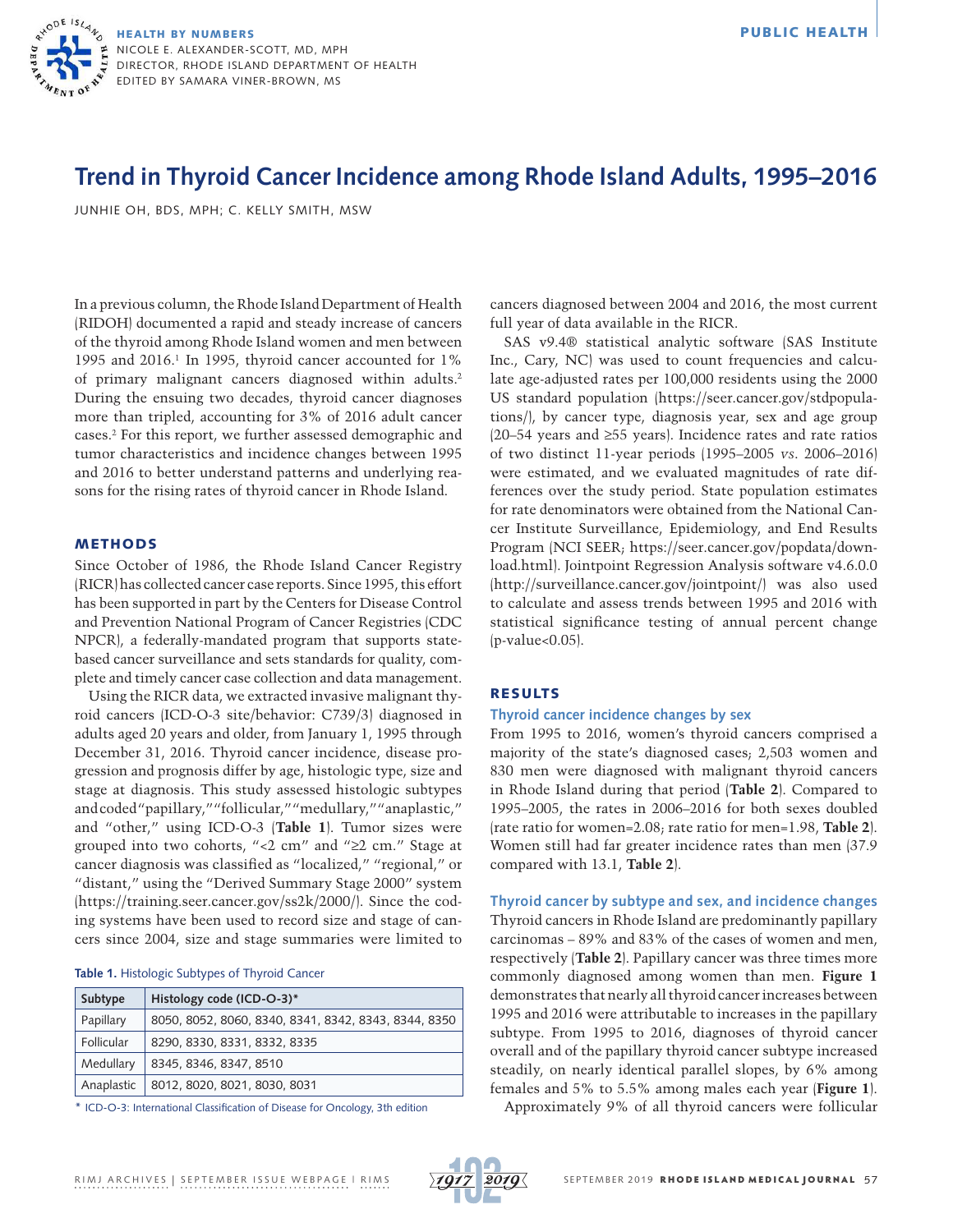**Table 2.** Malignant thyroid cancer counts and incidence rate changes among Rhode Island adults (ages  $\geq$  20 years), by sex and cancer subtype, 1995–2016 Rhode Island Cancer Registry

|             | Rate (95% CI) <sup>+</sup><br># $(%)$ |                         | <b>Rate Ratio</b>       |                         |  |  |  |
|-------------|---------------------------------------|-------------------------|-------------------------|-------------------------|--|--|--|
|             | of Cases<br>1995-2016                 | 1995-2005<br>(a)        | 2006-2016<br>(b)        | (b/a)<br>(95% CI)       |  |  |  |
| Women       |                                       |                         |                         |                         |  |  |  |
| All thyroid | 2,503                                 | 18.2<br>$(16.9 - 19.5)$ | 37.9<br>$(36.1 - 39.8)$ | 2.08<br>$(1.91 - 2.27)$ |  |  |  |
| Papillary   | 2,226<br>$(89\%)$                     | 16.3<br>$(15.1 - 17.5)$ | 34.0<br>$(32.3 - 35.8)$ | 2.09<br>$(1.91 - 2.29)$ |  |  |  |
| Follicular  | 200<br>(8%)                           | 1.3<br>$(1.0-1.6)$      | 3.0<br>$(2.5 - 3.6)$    | 2.38<br>$(1.74 - 3.30)$ |  |  |  |
| Other*      | 77<br>(3%)                            | 0.6<br>$(0.4 - 0.9)$    | 0.9<br>$(0.6-1.2)$      | ns                      |  |  |  |
| Men         |                                       |                         |                         |                         |  |  |  |
| All thyroid | 830                                   | 6.6<br>$(5.9 - 7.5)$    | 13.1<br>$(12.1 - 14.3)$ | 1.98<br>$(1.71 - 2.31)$ |  |  |  |
| Papillary   | 688<br>(83%)                          | 5.3<br>$(4.6 - 6.1)$    | 11.0<br>$(10.0 - 12.0)$ | 2.06<br>$(1.74 - 2.43)$ |  |  |  |
| Follicular  | 84<br>$(10\%)$                        | 0.8<br>$(0.5 - 1.1)$    | 1.3<br>$(0.9 - 1.7)$    | 1.61<br>$(1.01 - 2.62)$ |  |  |  |
| Other*      | 58<br>(7%)                            | 0.5<br>$(0.3 - 0.8)$    | 0.9<br>$(0.6-1.3)$      | ns                      |  |  |  |

\* Medullary, anaplastic and all other subtypes were combined.

† Rates are per 100,000 and age-adjusted to the 2000 US Population Standard.  $CI = confidence$  interval

ns = not a significant difference in rate ratio at p value=.05 level

**Table 3.** Malignant papillary thyroid cancer counts and incidence rate changes among Rhode Island adults (ages ≥ 20 years) by sex and age group, 1995–2016 Rhode Island Cancer Registry

|                      | # (%) of  | Rate (95% CI) <sup>+</sup> |                 | <b>Rate Ratio</b> |  |  |  |  |
|----------------------|-----------|----------------------------|-----------------|-------------------|--|--|--|--|
|                      | Cases     | 1995-2005                  | 2006-2016       | (b/a)             |  |  |  |  |
|                      | 1995-2016 | (a)                        | (b)             | (95% CI)          |  |  |  |  |
| Women (age in years) |           |                            |                 |                   |  |  |  |  |
| Papillary            | 2,226     | 16.3                       | 34.0            | 2.09              |  |  |  |  |
| cancer               |           | $(15.1 - 17.5)$            | $(32.3 - 35.8)$ | $(1.91 - 2.29)$   |  |  |  |  |
| $20 - 54$            | 1,490     | 17.7                       | 34.9            | 1.97              |  |  |  |  |
|                      | (67%)     | $(16.3 - 19.3)$            | $(32.7 - 37.2)$ | $(1.77 - 2.19)$   |  |  |  |  |
| $\geq 55$            | 736       | 12.9                       | 31.8            | 2.47              |  |  |  |  |
|                      | (33%)     | $(11.1 - 14.9)$            | $(29.2 - 34.6)$ | $(2.08 - 2.93)$   |  |  |  |  |
| Men (age in years)   |           |                            |                 |                   |  |  |  |  |
| Papillary            | 688       | 5.3                        | 11.0            | 2.06              |  |  |  |  |
| cancer               |           | $(4.6 - 6.1)$              | $(10.0 - 12.0)$ | $(1.74 - 2.43)$   |  |  |  |  |
| $20 - 54$            | 384       | 4.9                        | 9.1             | 1.87              |  |  |  |  |
|                      | (56%)     | $(4.1 - 5.8)$              | $(8.0 - 10.3)$  | $(1.51 - 2.33)$   |  |  |  |  |
| $\geq 55$            | 304       | 6.4                        | 15.3            | 2.39              |  |  |  |  |
|                      | $(44\%)$  | $(5.0 - 8.0)$              | $(13.4 - 17.5)$ | $(1.83 - 3.15)$   |  |  |  |  |

† Rates are per 100,000 and age-adjusted to the 2000 US Population Standard. CI = confidence interval

**Figure 1.** Malignant thyroid cancer incidence trends among Rhode Island adults (ages ≥ 20 years) by Sex, 1995–2016 Rhode Island Cancer Registry



Rates are per 100,000 and age-adjusted to the 2000 US Population Standard.

**Figure 2.** Count and percent of papillary thyroid cancer among Rhode Island adults (ages  $\geq$  20 years) by sex, tumor size and stage\* at diagnosis, 2004–2016 Rhode Island Cancer Registry



\* A "localized" cancer is confined to the organ of origin without extension beyond the primary organ. An "extended" category combined "regional" and "distant" stages of cancer. "Regional" cancers spread to adjacent organ/structures or regional lymph nodes; "Distant" cancers spread to parts of the body remote from the primary tumor (thyroid gland).

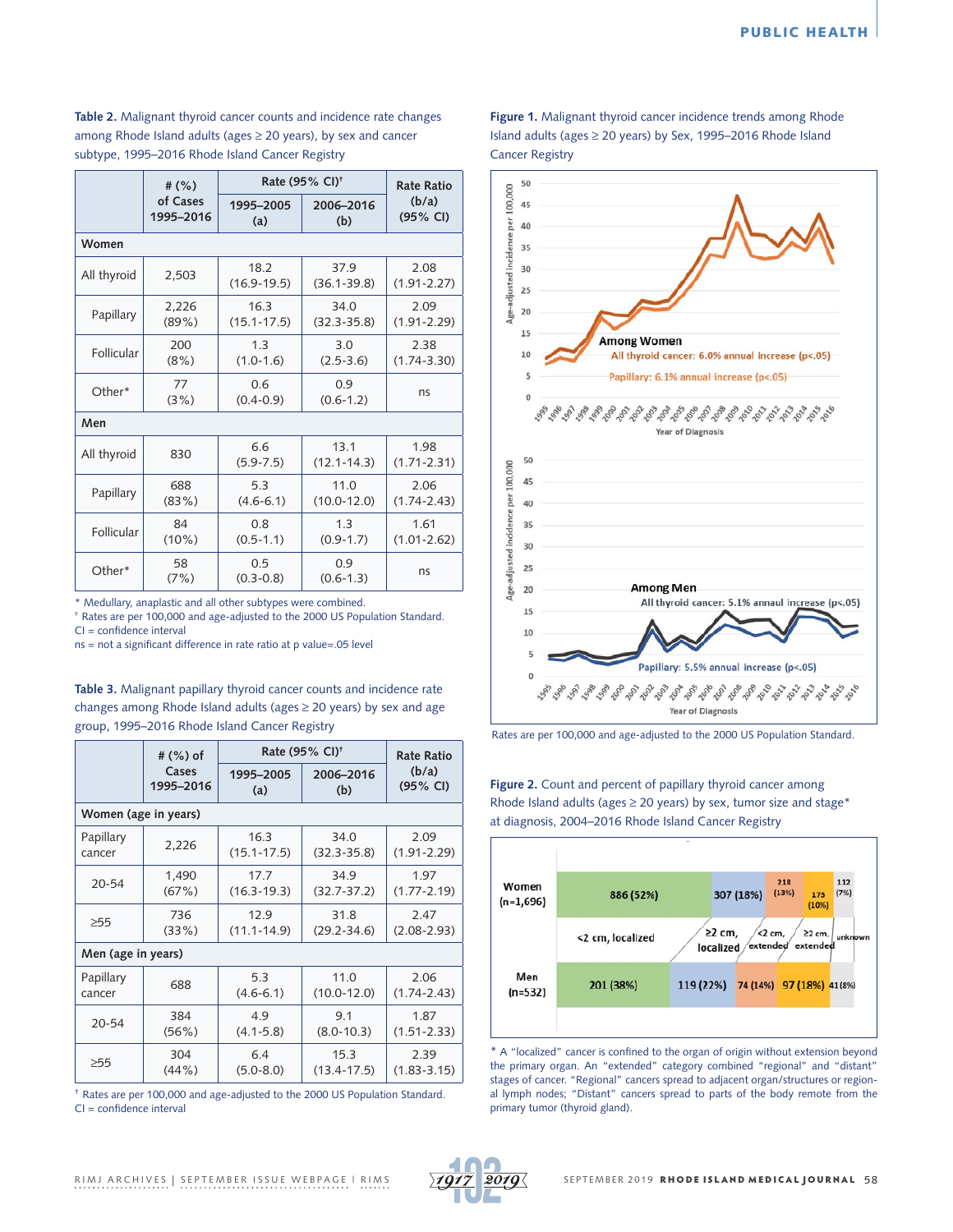carcinomas (**Table 2**). Although case counts were not as significant as those of papillary cancers, elevated incidence of follicular thyroid cancers were significant in both sexes over the study period. Women's follicular thyroid cancers incidence rate was twice as high between 2006 and 2016 as it was from 1995 to 2005 (rate ratio=2.38, **Table 2**). Among men, a similar but smaller extent of increased follicular thyroid cancer emerges (rate ratio=1.61, **Table 2**).

The remaining subtypes (anaplastic, medullary and other histologic subtypes combined) were less common – 3% and 7% of thyroid cancers among females and males, respectively (**Table 2**). Their rate changes over the study period were not statistically meaningful, due to small numbers of reported cases (less than three per year on average).

# **Papillary thyroid cancer by sex and age, and incidence changes**

Demographic characteristics were summarized for papillary thyroid cancer. For both age groups (20–54 and ≥55 years), and for both women and men, papillary cancer incidence rates increased between the first decade studied and the second (**Table 3**). Although more cases were diagnosed among younger adults, the older adult cohort (≥55 years) showed higher rate ratios than the younger cohort (rate ratios for women: 2.47 among ≥55 years *vs*. 1.97 among 20–54 years; rate ratios for men: 2.39 among ≥55 years *vs*. 1.87 among 20–54 years).

### **Papillary thyroid cancer by tumor size and stage**

Most papillary thyroid cancers were diagnosed at small sizes (<2 cm) and at localized stages (**Figure 2**). More women were diagnosed when their tumors were smaller than 2 cm and localized, compared with men (52% *vs*. 38%, **Figure 2**). Men were more likely to have papillary thyroid cancer diagnosed at larger sizes  $(≥2$  cm $)$  and at extended stages (when their tumors had spread to regional sites or lymph nodes, or metastasized – 18% *vs.* 10%, **Figure 2**).

# **DISCUSSION**

The above assessment of demographic and tumor characteristics of thyroid cancer diagnosed among Rhode Island adults provides a more complete picture of thyroid cancer incidence by sex, age group, cancer type, and stage at diagnosis. However, these findings are subject to the following limitations: (1) further histologic variants in each subtype cancer were *not* differentiated or confirmed, using supplemental pathologic or treatment reports; and (2) additional risk factors that may contribute to development of cancer, such as ionizing radiation exposure history in childhood, genetic mutations, family history, comorbidity (e.g., obesity, diabetes), or lifestyle factors (e.g., physical activity, dietary intake, smoking history, etc.) were not collected in the registry database and are therefore not included in this study.

The incidence of thyroid cancer in Rhode Island (overall

and papillary) was three times higher among women than men during the study period, consistent with national incidence trends. In 2016, thyroid cancer was the fifth most commonly diagnosed cancer among Rhode Island women.3 Men also experienced a rapid and steady increase of thyroid cancers, statewide and nationally,<sup>4,5</sup> and it was typically diagnosed at later stages among Rhode Island men. Late-stage diagnosis of papillary thyroid cancer with larger tumor sizes among Rhode Island men is particularly concerning, since it may lead to worse prognoses and higher mortality rates.

The literature suggests that higher utilization of diagnostic tests using imaging may have resulted in more cases of thyroid cancer being diagnosed.6,7,8 Improved thyroid cancer diagnoses alone may not explain patterns and changes in thyroid cancer incidence. Higher rates among women, particularly during reproductive years, may imply roles of biologic hormones.9 Exposure to ionizing radiation may also play an important role in thyroid cancers, particularly the papillary subtype.10 Other risk factors, behavioral or environmental, may differentially affect individuals' lifetime risks.11 Increases in cancer detection among older adults may reflect opportunistic screening effect, symptom-based screening, increased risk as age advances, unknown factors, or multifactorial influences. More studies are needed to determine factors that may have influenced these increased cancer rates.

#### **References**

- 1. Oh J, Smith CK. Cancers Associated with Overweight or Obesity among Rhode Island Adults, 1995-2016. *Rhode Island Medical Journal* 2019; 102(4):40-43. [http://www.rimed.org/rimedical](http://www.rimed.org/rimedicaljournal/2019/05/2019-05-40-health-oh.pdf)[journal/2019/05/2019-05-40-health-oh.pdf](http://www.rimed.org/rimedicaljournal/2019/05/2019-05-40-health-oh.pdf)
- 2. Rhode Island Cancer Registry. Rhode Island Department of Health (RIDOH).
- 3. Rhode Island Cancer Data. Rhode Island Department of Health (RIDOH).<http://www.health.ri.gov/data/cancer/>
- 4. Eheman C, Henley SJ, Ballard-Barbash R, et al. Annual Report to the Nation on the Status of Cancer 1975-2008, Featuring Cancers Associated with Excess Weight and Lack of Sufficient Physical Activity. *Cancer* 2012; 00:1-29. [https://www.ncbi.nlm.nih.](https://www.ncbi.nlm.nih.gov/pmc/articles/PMC4586174/) [gov/pmc/articles/PMC4586174/](https://www.ncbi.nlm.nih.gov/pmc/articles/PMC4586174/)
- 5. Lim H, Devesa SS, Sosa JA, et al. Trends in Thyroid Cancer Incidence and Mortality in the United States, 1974-2013. *JAMA* 2017; 317(13):1338-1348.
- 6. Nguyen QT, Lee EJ, Huang MG, Park YI, Khullar A, Plodkowski RA. Diagnosis and treatment of patients with thyroid cancer. *American health drug benefits*, 2015: 8(1): 30-40.
- 7. Vaccarella S, Franceschi S, Bray F, et al. Worldwide Thyroid Cancer-Epidemic? The Increasing Impact of Overdiagnosis. *N Engl J Med* 2016: 375:614-617.
- 8. Altekruse S, Das A, Cho H, Petkov V, Yu M. Do US Thyroid Cancer Incidence Rates Increase with Socioeconomic Status among People with Health Insurance? An Observational Study Using SEER Population-based Data. *BMJ Open* 2015: e00009843.
- 9. Almquist M, Johansen D, Björge T, et al. Metabolic Factors and Risk of Thyroid Cancer in the Metabolic Syndrome and Caner Project (Me-Can). *Cancer Cause Control* 2011:22(5): 743-751.